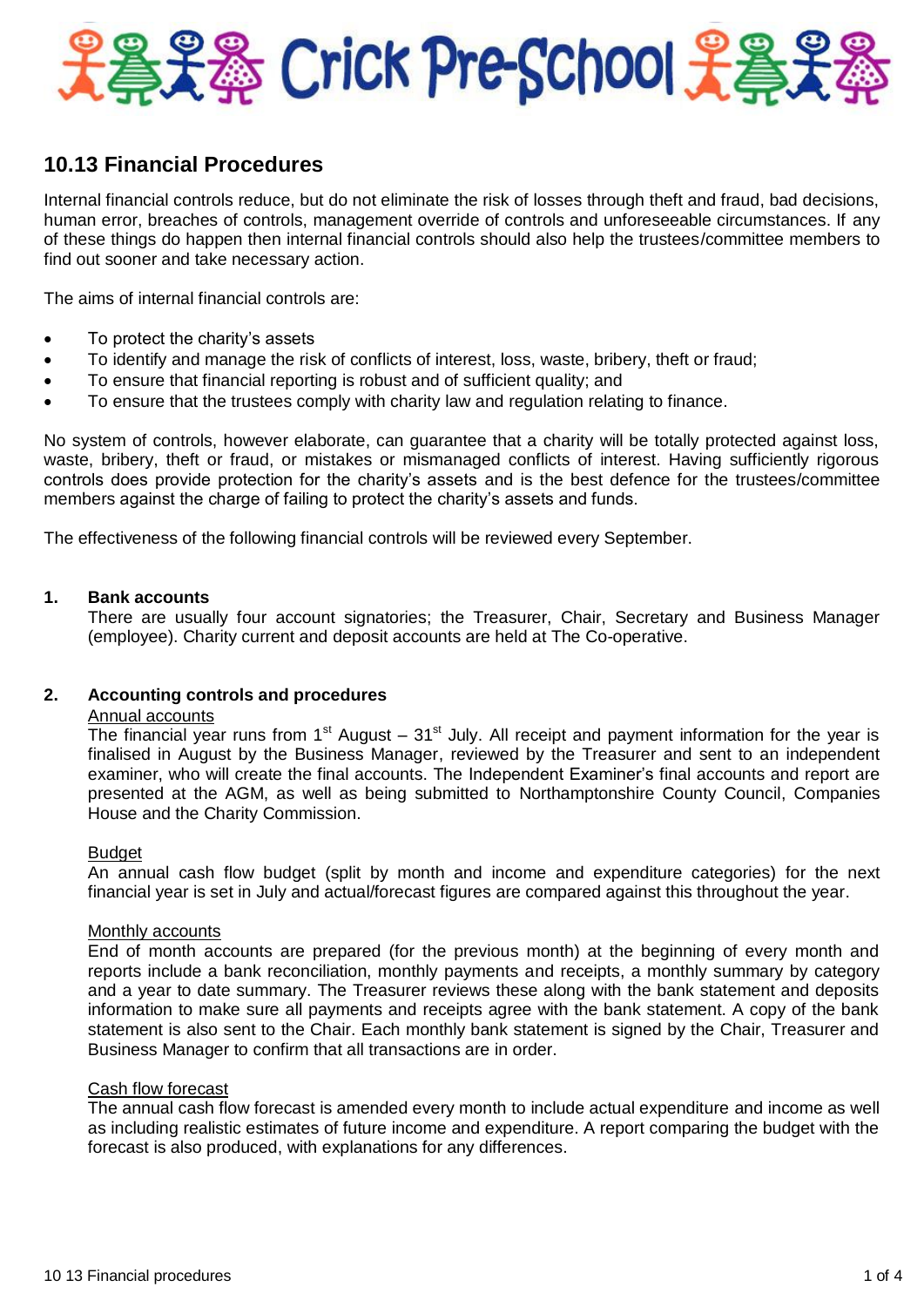

#### Treasurer's report

The monthly treasurer's report, compiled by the Business Manager and Treasurer and distributed at the monthly committee meeting, presents bank account balances, the actual income and expenditure in the previous month (to and from the current account), as well as a comparison between the budget and forecast and explanation for any increase/decrease in actual/forecast income or expenditure.

### **3. Income Procedures**

The Business Manager is responsible for the invoicing and collection of fees and receipts.

- Cheque and cash receipts are promptly recorded in the accounts (on the deposits sheet) and banked regularly.
- Parents are requested to pay childcare fees, where possible, via a bank transfer. The bank account is checked regularly for receipts and each deposit is recorded in the accounts (on the deposits sheet).
- Records of cheques, cash and direct receipts into the bank account are checked against the bank statement on a monthly basis by the Treasurer

## **4. Expenditure procedures**

The Business Manager is responsible for settling all bills promptly as well as for paying the staff wages and paying the HMRC for tax and National Insurance.

#### Payments by cheque

Cheques are signed by two bank signatories, one of whom will be the Chair, Treasurer or Secretary.

#### Payments by Direct Debit

Direct Debits are only set up after written authorisation from the Treasurer, with the original direct debit mandate signed by two signatories. A list of direct debits is signed annually in September by the Treasurer, Chair, Secretary and Business Manager to authorise their continuation.

### Electronic Payments

Please see section 7.

## Staff expenditure budgets

The Pre-School Manager is responsible for the Pre-School equipment budget. The annual equipment budget is split into three termly amounts and the Pre-School Manager keeps a record of purchases on a Purchase record form, self-authorising any amount up to £100 which is within budget. The Pre-School Manager must request authorisation from the Treasurer if they would like to buy a single item costing more than £100 or a purchase is not within agreed budget limits. The Business Manager manages the stationery and printing budgets in the same way.

The Business Manager and Treasurer monitor the running costs (e.g. snacks, materials etc) on a monthly basis.

# **5. Credit card usage**

Pre-School employees should not use their own money to purchase items or services on behalf of Crick Pre-School. To avoid this situation, company credit cards are available to Crick Pre-School's permanent employees (and some trustees) who have a need to incur business expenditure on a regular basis, which includes purchase of goods for running costs (e.g. snacks, materials etc), stationery and equipment as required by the business.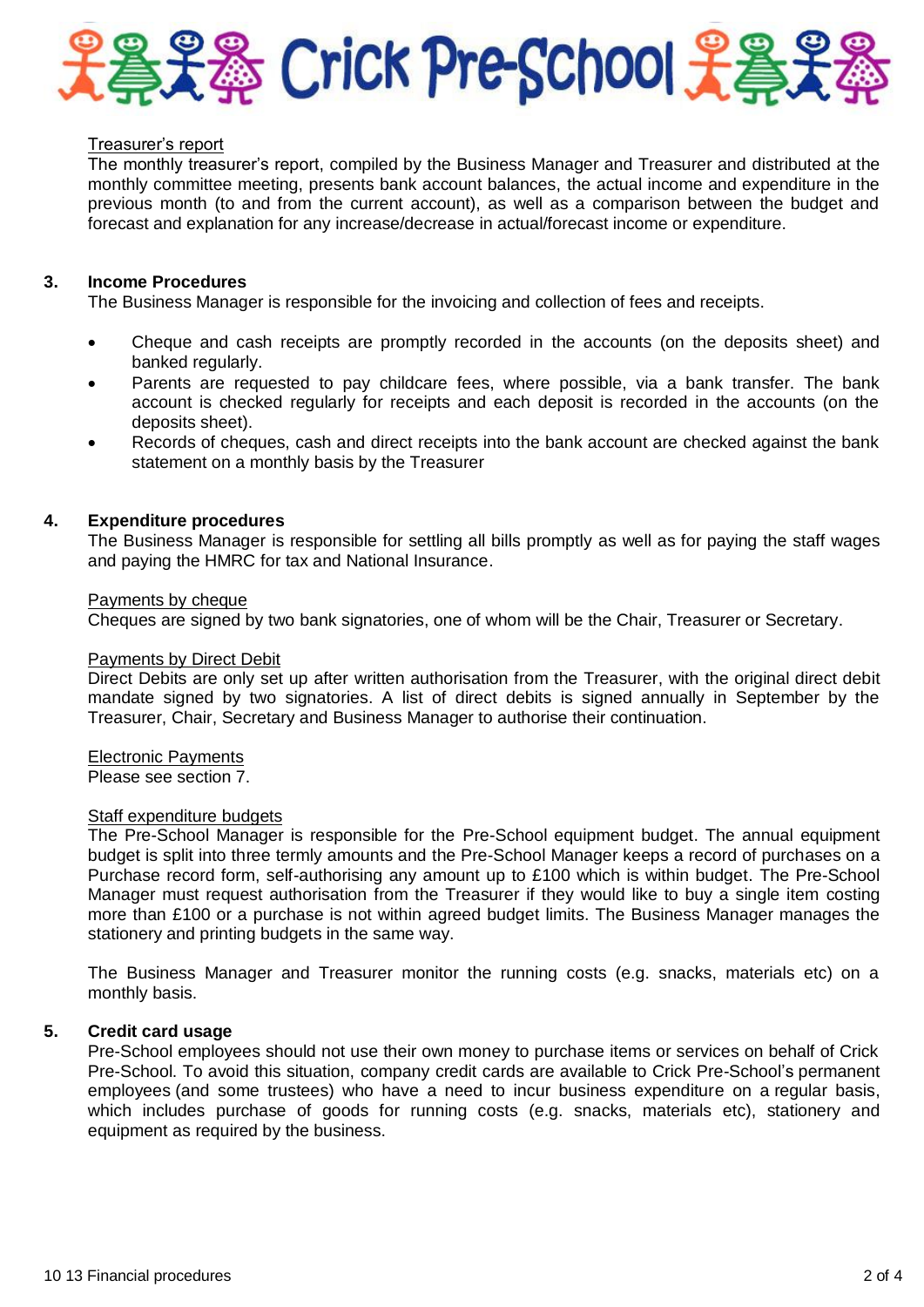

The following roles have a credit card with the following credit limit:

| Roles                                                 | <b>Credit limit</b> |
|-------------------------------------------------------|---------------------|
| Pre-School Manager                                    | £500                |
| <b>Pre-School Business Manager</b>                    | £1500               |
| Pre-School Assistant (responsible for snack purchase) | £250                |
| <b>Pre-School Committee Chair</b>                     | £250                |

Employees agree to:

- Use the company credit card for business use only
- Not use the company credit card for any personal expenditure, to obtain cash advances or to guarantee or support the encashment of cheques.
- to keep their PIN safe
- to keep the original invoices or receipts of purchases for submission to the Business Manager and **Treasurer**
- to use the credit card for authorised expenditure i.e. within the agreed budget constraints or only when authorisation has been given by the Treasurer for any expenditure over budget or for single items costing over £100.

The Treasurer, Business Manager and Chair review credit card statements on a monthly basis to make sure card use is consistent with above guidelines. The Business Manager, Chair and Treasurer have access to the transactions and statements online, where they can monitor transactions throughout the month before statements are produced.

## **6. Staff wages**

A monthly wages sheet, showing all staff hours and wages amount, is checked by the Business Manager and authorised by the Treasurer before staff wages can be paid. Staff wages are paid by a Faster Payment transfer on the last Friday of the month for all hours worked in the month.

PAYE and National Insurance are paid to HMRC on a quarterly basis by BACS transfer after being authorised by the Treasurer.

Any extra staff hours required (over and above agreed hours) by any member of staff for courses, meetings or additional work, must be requested in advance and authorised by the Treasurer via the "Extra Hours Form". Any extra staff hours needed due illness/days off and therefore ratio requirement can be authorised by the Pre-School Manager, but must still be recorded on the "Extra Hours Form".

# **7. Internet banking controls and procedures**

Electronic payments are used for staff wages and other business purchases as it is a convenient and efficient way of managing transactions.

- The Treasurer, Chair, Secretary and Business Manager have access to online banking (using a security token) in order to monitor the bank account and to set-up and authorise payments.
- All electronic payments have to be authorised by two signatories, generally the Business Manager sets up the payment and the Treasurer authorises it.
- All computers with access to online banking facilities are secure and up to date with anti-virus, spyware and firewall software.
- Passwords and PIN's are kept secret.
- A print-off of each electronic banking transaction is made showing details of the transaction and stored as part of the accounting record.
- End of month accounts are prepared (for the previous month) at the beginning of every month and reports include a bank reconciliation, monthly payments and receipts, a monthly summary by category and a year to date summary. The Treasurer reviews these along with the bank statement and deposits information to make sure all payments and receipts agree with the bank statement.